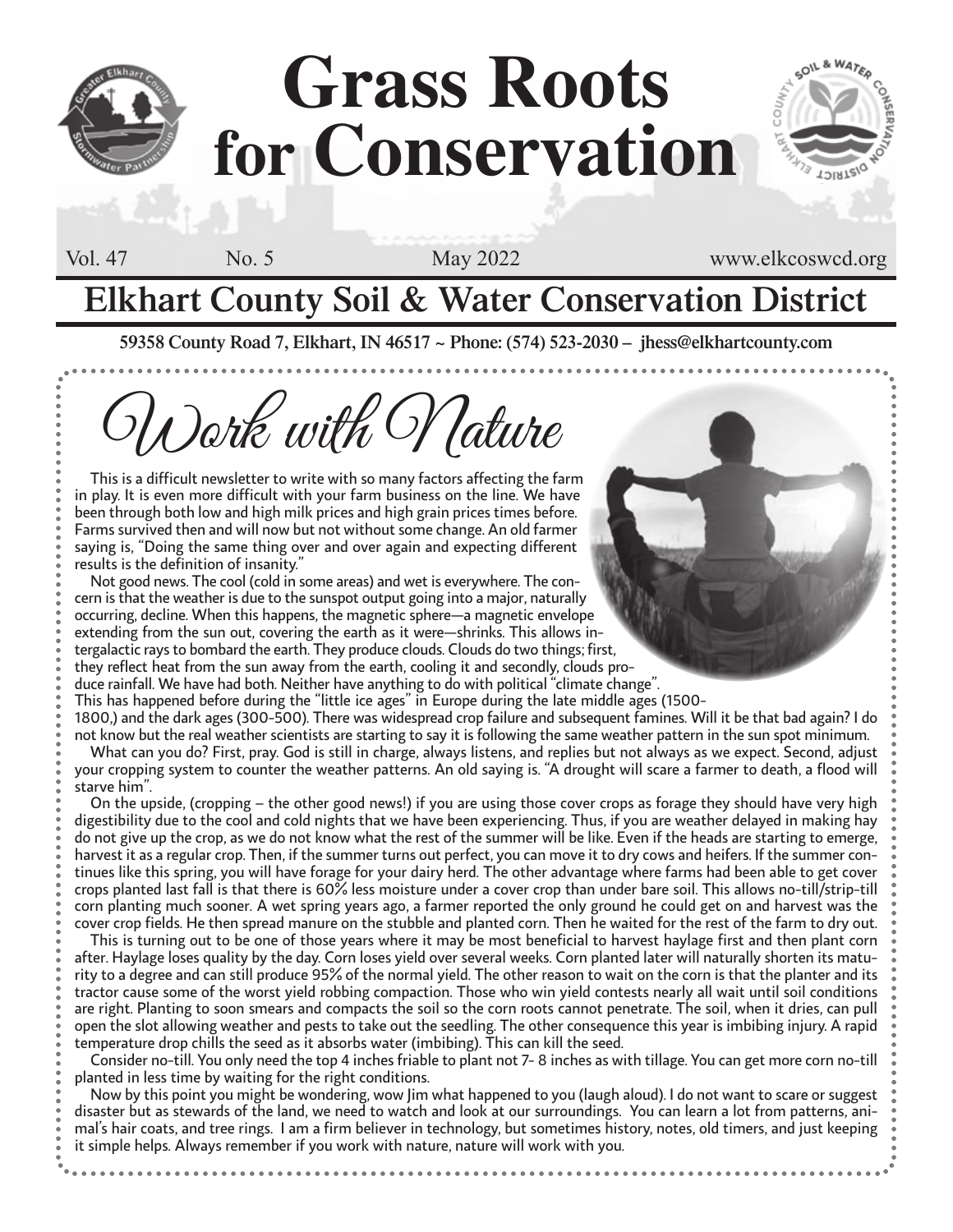# $\Box$  $\Box$  $\Box$

Welcome back to another edition of Blogging BMP's! I hope that you have been able to keep your emotions in check as you tune into your favorite weather forecaster, or as ABC 57's Tom Coomes puts it, the local farmer's "financial advisor". This spring has shaped up to be one of those where the forecast calls for a 10% chance of rain and for some reason mother nature heard 100%. There does seem to be some promise in the long term for some heat and dryer weather so not all will be lost this spring.

 It is not breaking news that rivers, lakes, streams and ditches all have a tendency to flood when it rains heavily in this area. In fact, when the settlers began to move in this area after the Civil War they realized that our Indiana soils were ideal for farming and began to clear the



woods and prairies to make way for row crops. One thing they did correctly at that time was identify the consistently wet areas and left the trees in place for water to gather and infiltrate. These remaining woods that typically surround wetlands, streams and ditches did a pretty good job of holding the water and cleaning it up before it infiltrated into the soils and reentered our groundwater. Fast forward 100 years, and what would take a farmer a month to clear with his horse, saw and a few neighbors is now able to be removed within a few hours. There is literally no place we can't transition a woods into a farm, factory, neighborhood, or parking lot. One thing we must take into consideration is the space along the banks of our waterways that need to be left in place to filter water as it leaves our new developments.

That leads me to one of the items that the new Construction Stormwater General Permit has made a requirement for land developers to consider when they are required to submit a Notice of Intent and a Stormwater Pollution Prevention Plan (SWPPP) due to land disturbance of more than 1 acre, Natural Buffers.

### *From the IDEM Plan-Development-Guidance Document…*

The CSGP defines "Natural Buffer" as an existing (prior to land disturbance) undisturbed area adjacent to or surrounding surface waters within which construction/land-disturbing activity is restricted. For the purposes of implementation of the CSGP buffer requirement the areas that must be preserved include ephemeral, intermittent and perennial streams with a defined bed and bank, natural lakes, and reservoirs. Guidance for determining if an area must be preserved in accordance with the CSGP can be found in the Buffer Guidance Document at **https://www.in.gov/idem/stormwater/resources/ stormwater-programtransition-to-master-general-permits/**

Please note that the areas are not required to be "established" so if there is no existing buffer prior to construction activities, a buffer is not required. It is important to understand that if the area is in a floodway or floodplain, it will need to be left undisturbed or additional permits may be required. The bottom line is, if you are encroaching on a waterway, do your homework and find out what the requirements are before disturbing the area. If you are not sure who to contact, please email or call me at tclark@elkhartcounty.com / (574) 536-0932 and I will provide you with the correct information.



### ARE YOU READY TO "GO GREEN" AND HELP US SAVE MONEY AND NATURAL RESOURCES???

*We can deliver your Grass Roots newsletter by email, just give Lora a call at (574) 523-2030 or send her an email at latkins@elkhartcounty.com and tell us you'd like to "GO GREEN"*

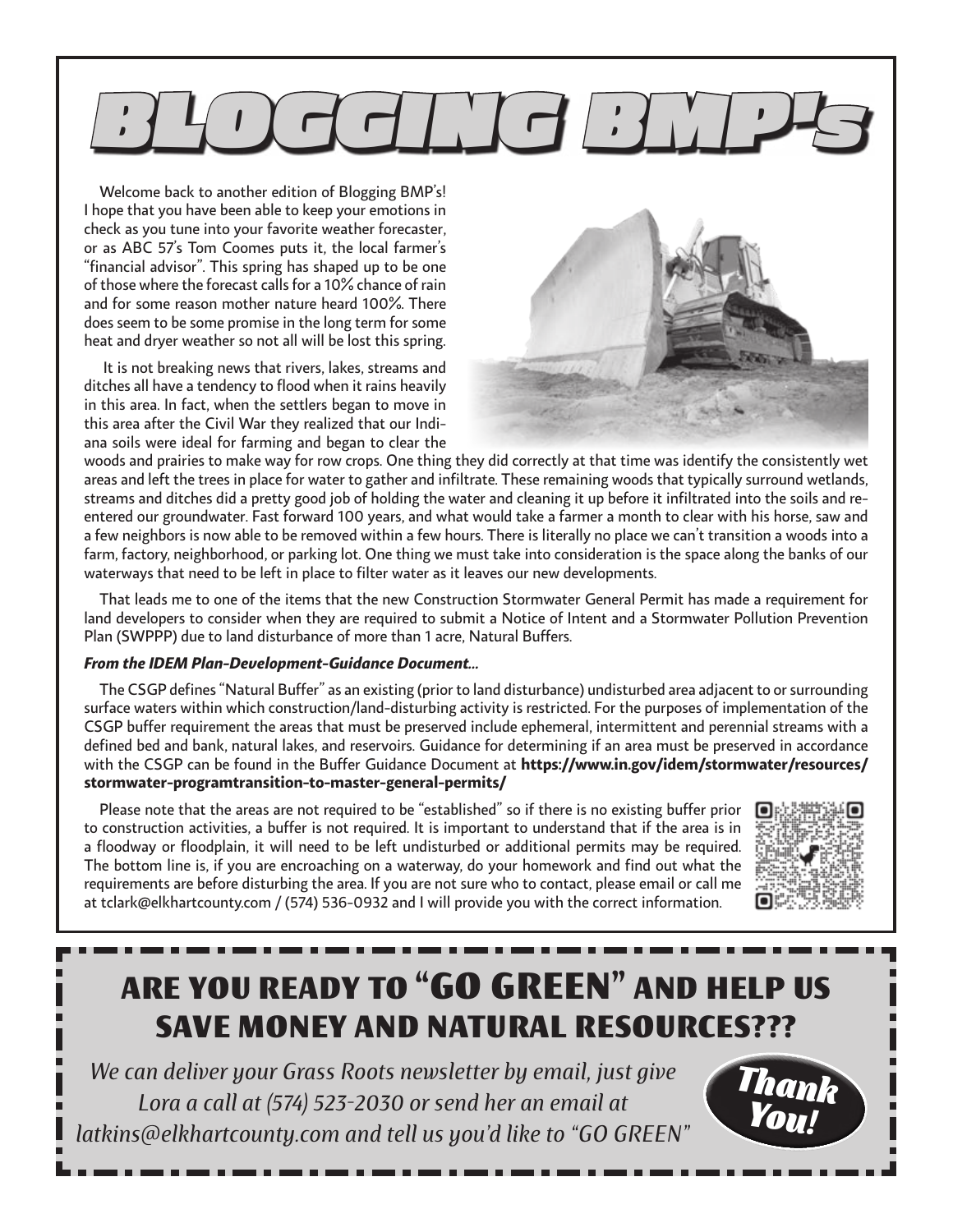## E p H E M e r a l EDUCATION

This year, we celebrated the 150th Arbor Day in downtown Goshen. There was tree climbing, singing, face painting, and many educational booths. The Elkhart County SWCD, along with Indiana Master Naturalist (IMN) alumni, set up an interactive display along with a tree giveaway. The activity, titled "Ephemeral Art", was a big hit with people small and tall. The concept was that participants were able to take items found in nature—such as sticks, leaves, acorns, rocks, and pinecones—and create a work of art within a picture frame. Eventually, another participant would come along and change the picture within the frame. If we were to leave the artwork, it would still only be around for a short amount of time as the medium in which created it would eventually blow away, wash away, or decay. I think there is something that we can learn from this concept of ephemeral art.

As I watched people come up to the table to create a picture, they would often collaborate with their friends, family, and sometimes strangers to arrange their masterpiece. One teacher can



influence a student, but it takes many to create a student masterpiece. If you take one of the artists away, the finished product would not look the same. Never underestimate your power as an educator to influence a student. Whether you have them for a year, a month, or a day you could have an immense impact on their future because in that moment you are changing them.



Ephemeral art is a representation of a moment in time that will change and fluctuate with the world around it. As an educator, you are helping to form your students, so that they may transform and adapt as everything around them does. In any given moment, you have a big impact. Your approach to education, influences young minds, constantly forming them into their future selves.

You are the artists and they are your masterpieces. Treat them with thoughtfulness and individuality.

For more creative education ideas, please visit www.elkcoswcd.org/education